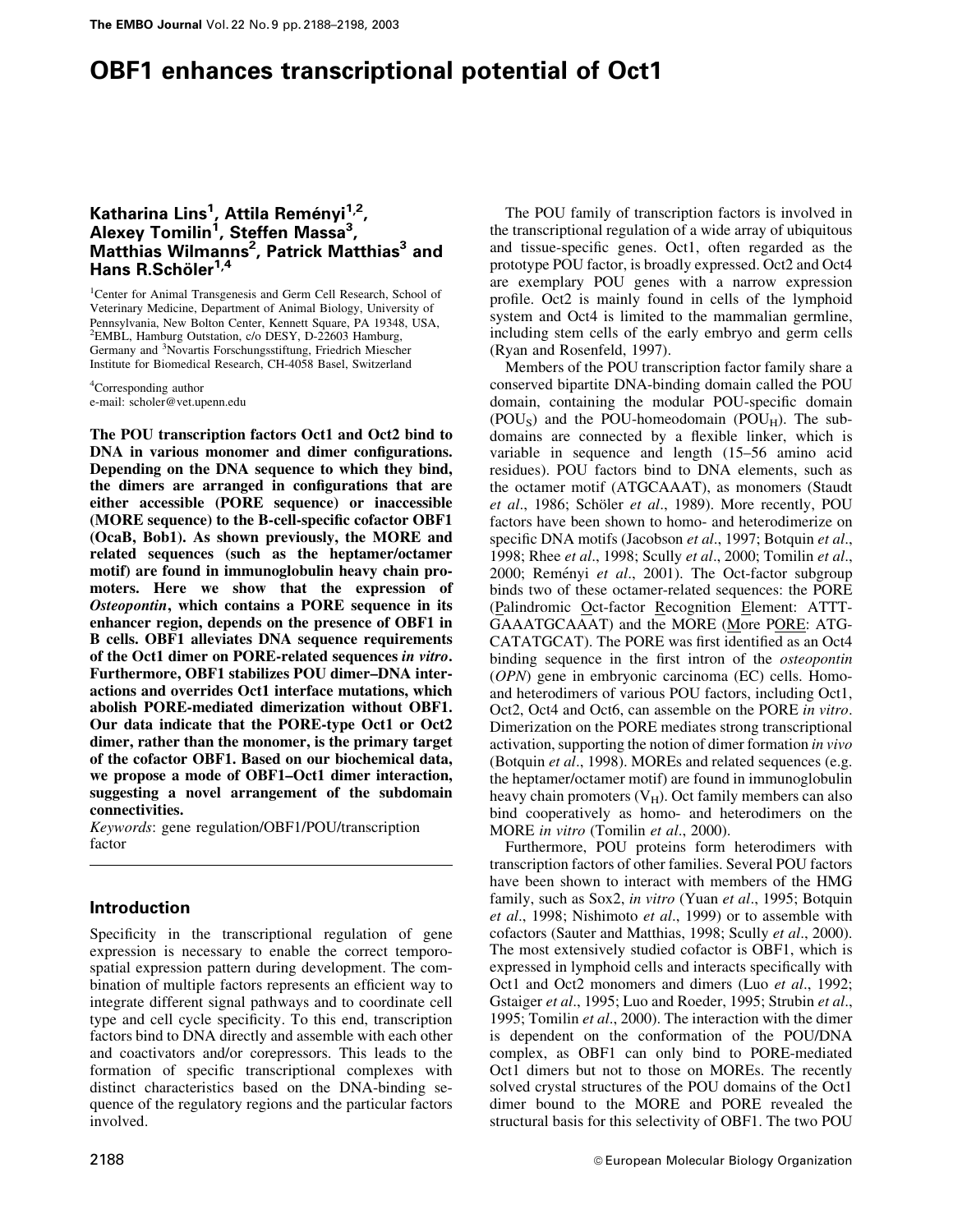dimers adopt two different configurations, using different surface patches to dimerize on each element. As a result, the same amino acids that are available to interact with OBF1 in the PORE configuration form part of the  $POU<sub>S</sub>-POU<sub>H</sub>$  dimer interface on the MORE, precluding an interaction with OBF1 (Tomilin et al., 2000; Reményi et al., 2001).

Osteopontin (OPN) is expressed in various tissues (Denhardt et al., 1995) and the immune system (Weber and Cantor, 1996; O'Regan and Berman, 2000). Secreted OPN stimulates B cells to produce immunoglobulins and, in conjunction with an unidentified 14 kDa peptide, to proliferate (Weber and Cantor, 1996). Moreover, B lymphocytes have been shown to play a role in new bone formation in which OPN is also involved (Marusic et al., 2000). One common theme that has emerged from several of these studies is that OPN is involved in cell migration and adhesion.

In this study, we first demonstrate a regulatory link between POU proteins and OBF1 and OPN expression in B cells. We then describe the effect of OBF1 on the POREmediated dimerization of the POU domain of Oct1. We show that OPN expression in lymphoid cells depends on OBF1 and reveal that the PORE element is active in B cells. Consequently, lymphoid cells provide an environment conducive to the differential expression of genes via different conformations of the same transcription factor and cofactor recruitment that are dictated by the DNA sequence. Using Oct1 interface mutants that specifically inhibit dimerization on the PORE, we show that OBF1 can compensate for the loss of the POREspecific dimer interface. Besides overriding the effect of the mutations, OBF1 alleviates DNA sequence requirements by clamping the dimer to the DNA, significantly stabilizing the protein-DNA complex. Our results suggest that an arrangement of the POU subdomains is adopted by the Oct1-OBF1 complex on the PORE that is different from that proposed for Oct1 alone.

## Results

#### Osteopontin is a target gene of OBF1

So far, MOREs have been shown to mediate transcriptional activation in B cells while POREs are active in pluripotent embryonal cells (Botquin et al., 1998; Tomilin et al., 2000). To determine whether both regulatory elements can be functional in the same cell type in vivo, we examined whether POREs are active in B cells. To this end, we studied the PORE located in the first intron of OPN, which is known to regulate OPN expression in embryonic stem cells and EC cells (Botquin et al., 1998). First, we analyzed the level of OPN transcripts by northern blot analysis to compare the mRNA of normal and OBF1 deficient splenocytes stimulated in vitro (Figure 1A). OPN transcription was far stronger in wild-type splenocytes than in OBF1-deficient cells. We concluded that  $OPN$  is a target gene of this transcriptional coactivator in vivo. However, indirect stimulation of OPN via activation of another gene cannot be excluded.

To determine whether OBF1 has the potential to stimulate the OPN gene directly, we analyzed several PORE variants in B cells. For this purpose, three different PORE-variant reporter plasmids were transfected into



Fig. 1. Osteopontin is regulated by OBF1 in lymphoid cells. (A) Analysis of  $OPN$  expression in wild-type (wt) and OBF1 $-/-$ (ko) splenocytes. Cells were stimulated in vitro and total RNA was analyzed by northern blotting. Osteopontin (OPN) transcripts were found at high levels in wild-type splenocytes. OBF1-/- splenocytes show reduced OPN transcript levels. Actin, control for comparable mRNA levels in both samples; OBF1, control to show the presence of transcripts in wild-type cells and absence in knockout cells. (B) Comparison of enhancer activities of PORE-derived elements in transient transfection experiments. BJA-B cells were transfected with different luciferase reporter plasmids (x-axis). The y-axis shows activation of transcription, expressed as relative luciferase activities. The tk minimal promoter served as a control. BJA-B cells naturally express OBF1. PORE<sup>D</sup> and PORE<sup>M</sup> are derivatives of the PORE, to which only the POU dimer and monomer, respectively, can bind.

BJA-B cells known to express high levels of OBF1 protein. Hexamers of the PORE sequence were cloned in front of the thymidine kinase minimal promoter  $(tk)$ driving the luciferase gene. The mutation in the PORED restricted binding to POU dimers in vitro while only monomers bind the PORE<sup>M</sup> (referred to as  $O, O^{-1}, O^{-3}$  in Botquin et al., 1998). In F9 EC cells, both the PORE and PORED were more active than POREM, which was only slightly more active than the  $tk$  promoter alone (Botquin et al., 1998). In B cells, reporter activity compared with that of the  $tk$  reporter alone was  $\sim$ 9-fold higher for the PORE,  $\sim$ 12-fold higher for PORE<sup>D</sup> and  $\sim$ 3-fold higher for POREM (Figure 1B). These levels of increased reporter activity are comparable to those obtained in cotransfection experiments with OBF1 using 293 cells. OBF1 stimulates PORE activity, with the PORE<sup>D</sup> mediating higher transcriptional activity than the PORE and POREM (Tomilin et al., 2000). This result suggests that the OPN PORE can be activated by different sets of POU factors and their coactivators, namely by Oct1 (Oct2) with OBF1 (B cells)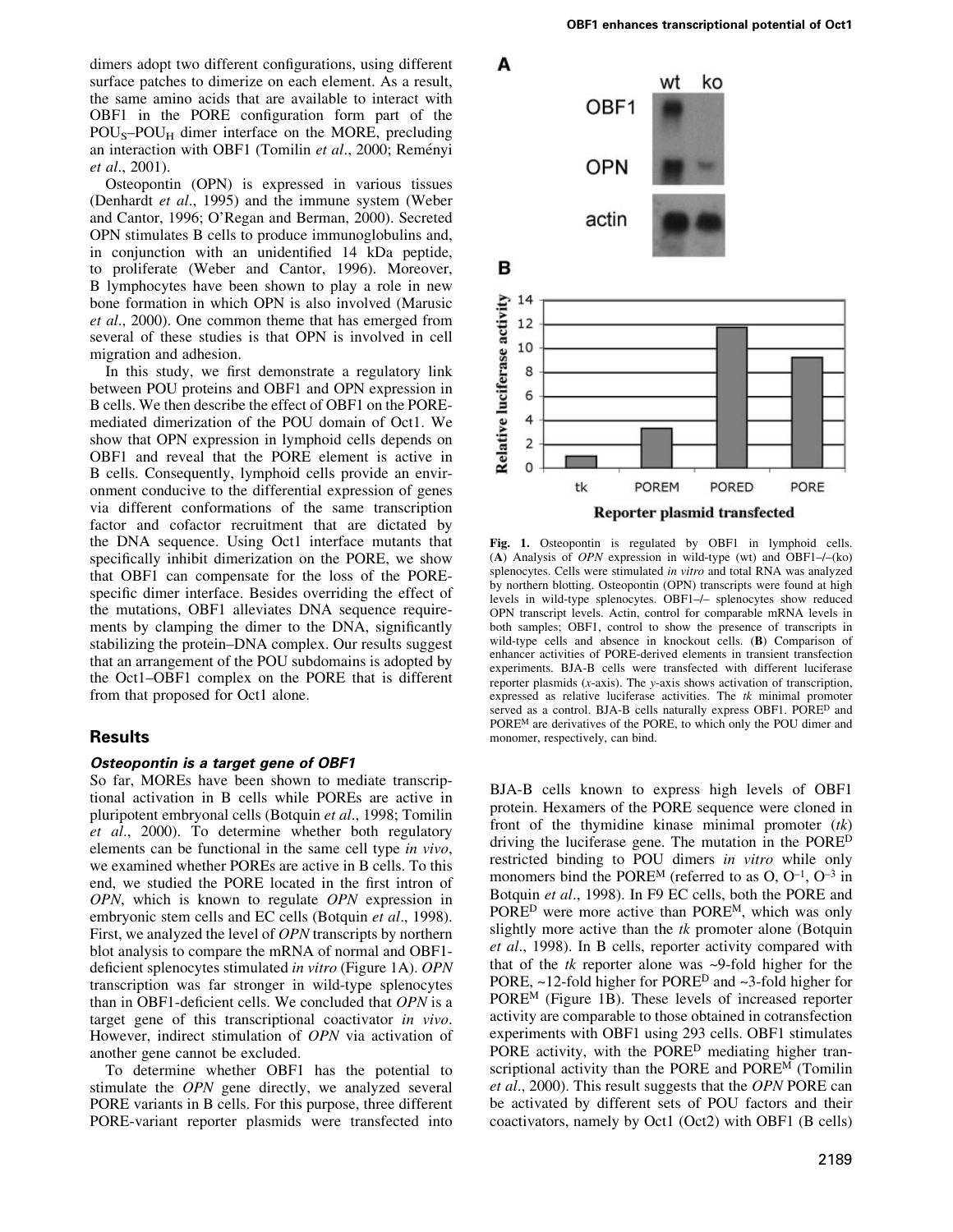and by Oct4 possibly with a yet unknown coactivator (early pluripotent embryonic cells). Our results also show that, in this experimental set-up, a POU dimer is required for high OPN expression levels, whereas a POU monomer appears to be insufficient to support full transcriptional activation.

Here, we extend the finding that the PORE in the first intron of the OPN gene is important for the transcriptional activation of OPN not only in pluripotent embryonal cells but also in lymphoid cells. Moreover, in addition to our previous findings (Botquin et al., 1998; Tomilin et al., 2000), these data further imply that the activation is modulated through synergism between the Oct1 (Oct2) dimer formed on this PORE and the lymphoid-specific cofactor OBF1. They also confirm our earlier hypothesis that OPN is a target gene of an Oct1 (and/or Oct2) dimer in conjunction with OBF1 in lymphoid cells.

#### Identification of potential PORE-interface mutants

The experiments mentioned above suggest that an Oct dimer together with OBF1 plays a critical role in regulating OPN expression in lymphoid cells. To analyze the molecular interaction between these proteins, we introduced a set of specific mutations into the POU domain of Oct1 (POU1) based on the information provided by the crystal structure of the PORE-mediated POU1 dimer (Reményi et al., 2001). The non-overlapping nature of the MORE and the PORE dimerization interfaces allowed us to design mutants that were able to affect one type of POU dimer formation selectively while leaving the other intact (Reményi et al., 2001; data not shown).

In the crystal structure of the POU–PORE complex, the  $POU<sub>S</sub>-POU<sub>H</sub>$  dimer interface is formed by three types of interactions: (i)  $POU_S-POU_H$  salt bridges (D29-K104 and K22-E109); (ii) specific hydrogen bonds of R20 (POU<sub>S</sub>) and  $S107$  (POU<sub>H</sub>) to a common phosphate group in the minor groove of the DNA; (iii) van der Waals interactions within the  $POU_S-POU_H$  interface (by Q18, I21, K22, K104, S107 and E109) (Figure 2A and B). In order to affect dimer formation on the PORE element, amino acid residues that play a prominent role in the PORE-type interface (POU<sub>S</sub>: Q18, I21 and K22; POU<sub>H</sub>: K104, S107 and E109) were mutated into either small amino acids (A, G or S), to remove side chain-specific interactions, or amino acids containing bulky or charged side chains (Y, D or E) to cause steric clashes or electrostatic repulsion within the interface (Figure 2C). Two of these mutations are particularly interesting since they imitate phosphoserines (m12, S107D; m13, S107E).

The POU1 dimer-interface mutants were expressed in Escherichia coli and their protein-DNA and protein-

Fig. 2.  $POU_S-POU_H$  interface in the PORE-type dimer. (A) Representation of the POU1 dimer on the PORE. The coordinates were taken from the published crystal structure (Reményi et al., 2001). One POU1 molecule is colored purple and the other green. (B) Closeup of the  $POU_S-POU_H$  interface focusing on the intermolecular protein-protein interactions. All amino acid residues mentioned are predicted to play a role in forming the dimer interface. POU<sub>S</sub> is colored purple and  $POU<sub>H</sub>$  is green. The critical residues are indicated in yellow and the DNA is colored gray. Two-digit amino acids are part of POU<sub>S</sub>; three-digit amino acids belong to  $POU<sub>H</sub>$ . (C) Mutants used in this study.

protein interactions were analyzed by electrophoretic mobility shift assays (EMSAs). First, monomer formation on the canonical octamer motif was tested using an oligonucleotide derived from the Igk promoter (Bergman



# **C** Mutants

m1: Q18A, I21A, K104S, E109A m3: I21Y m4: I21G, K22A m11: S107A m12: S107D m13: S107E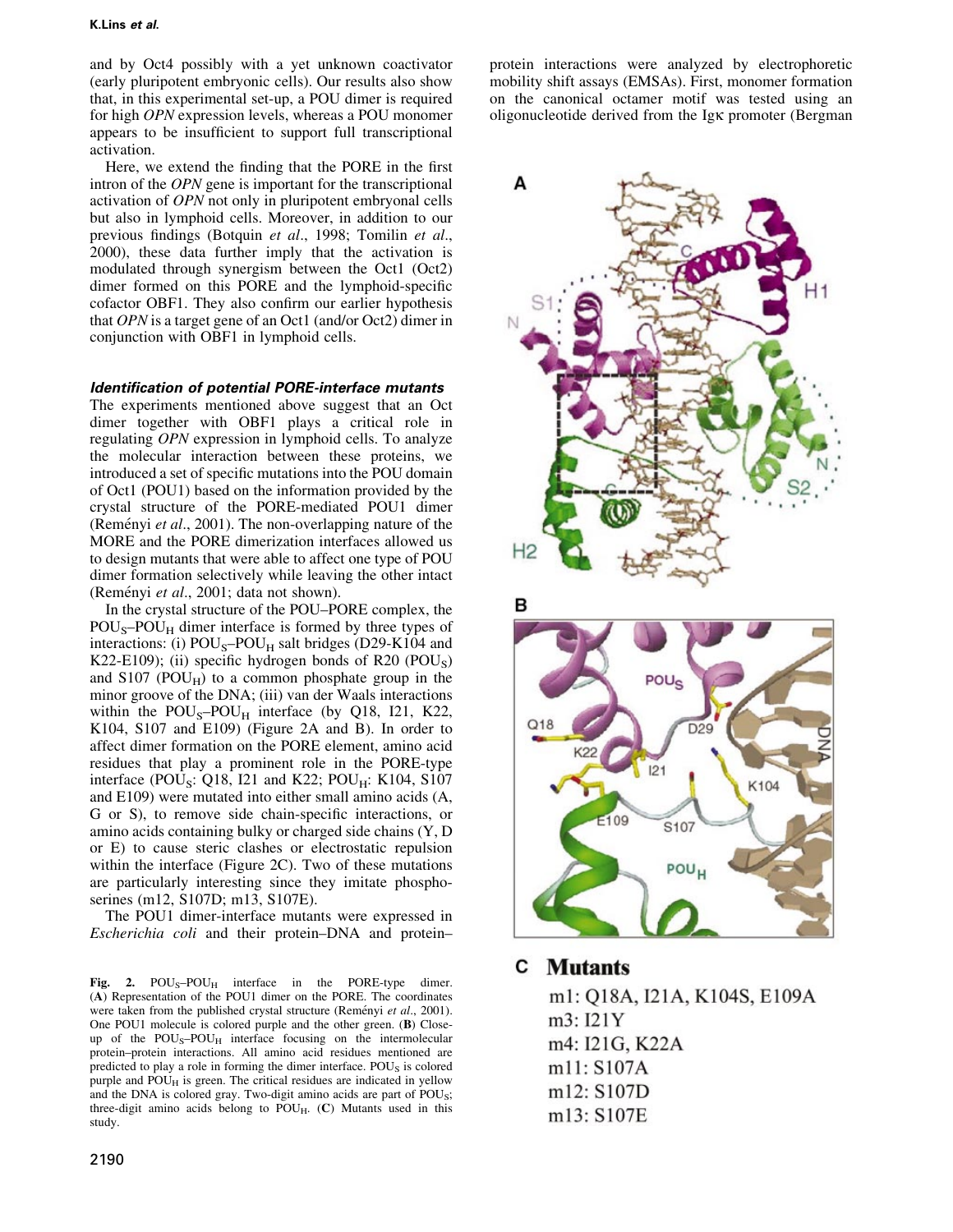



Fig. 3. Monomer and dimer binding activities of POU1 and its derivatives under the influence of OBF1.  $(A)$  EMSA showing the different effects of POU1 mutants on monomer binding to Igk, an octamercontaining promoter. Odd lanes, binding pattern of POU1 and its mutants on the octamer site; even lanes, binding pattern of OBF1 plus POU1 and its mutants on the octamer site. P, POU1-DNA complex; PO, POU1–OBF1–DNA complex. (B) EMSA showing the effects of mutants and OBF1 on dimer binding on PORED. Set-up as in (A). PP, POU1-POU1-DNA complex; PPO, POU1-POU1-OBF1-DNA complex. The OBF1-containing complex on the PORED consists of two POU1 molecules and one OBF1 molecule (Tomilin et al., 2000; Reményi et al., 2001). The unmutated POU1 protein exerts a slightly higher mobility than the mutant proteins, which have an additional 3 kDa histidine tag. The tag slows down the migration in the gel, but does not affect interaction with the DNA. (C) Comparison of the transactivities of the Oct1 variants in transient transfection experiments; 293 cells were transfected with PORED luciferase reporter plasmid, wildtype or mutant Oct1 expression vectors (none in the control) with (+) or without  $(-)$  OBF1 expression vector  $(x\text{-axis})$ . The y-axis shows activation of transcription, expressed as relative luciferase activities.

et al., 1984) (Figure 3A, odd lanes). Two mutants [m3 (I21Y) and m11 (S107A)] had only a slight effect on DNA binding. In m3, monomer binding was only affected slightly, as I21 is not involved in DNA binding and this residue is far from the double helix (Figure 2) (Klemm *et al.*, 1994). In m11, the serine at position 107 (S107) was changed to alanine, a mutation that has no effect on DNA binding as this residue is not involved in POU monomer contacts to Igk (Klemm et al., 1994). In m1, which was generated to preclude dimerization between  $POU<sub>S</sub>$  and POUH, residues Q18, I21, K104 and E109 were mutated into alanines and one serine (Figure 2C), which affected monomer binding very slightly. The effect of the mutations in m4 was slightly stronger. It is unlikely that the I21G mutation resulted in the weaker interaction with the DNA, since the m3 mutant  $(I21Y)$  does not affect DNA $$ monomer binding. However, the K22A mutation may prevent an interaction with E109. In marked contrast, the phosphoserine-mimicking mutants m12 and m13, in which S107 is mutated into an aspartic or a glutamic acid (Maciejewski et al., 1995), abolished monomer binding to Igk (Figure 3A). Since S107 is located close to the DNA helix when it is bound to Igk, replacing it with the bulky and negatively charged residues probably interferes with DNA binding due to electrostatic repulsion and steric clash. In summary, m1, m3, m4 and m11 mutants bind to Igk as monomers, whereas m12 and m13 do not.

Several studies had previously described a clamping effect of OBF1 on the binding of POU1 monomer to DNA (Babb et al., 1997; Sauter and Matthias, 1998). To assess whether OBF1 can overcome the compromised DNA binding activities of some of these POU1 mutant proteins, we compared their DNA binding in the presence and absence of the OBF1 peptide used for solving the Oct1±OBF±DNA crystal structure (Figure 3A) (Chasman et al., 1999). None of the mutations had a negative effect on the POU1–OBF1 interaction. OBF1-assisted binding was equally weak for all POU1 proteins that showed normal DNA binding and did not correlate with their intensity of monomer binding to Igk DNA (compare even and odd lanes). Furthermore, m12 and m13, which cannot bind to Igk alone, also formed an OBF1-containing complex. These latter results indicate that OBF1 enables Oct1 binding to Igk DNA when monomer binding is severely compromised.

#### OBF1 rescues mutations that impair POU1 dimerization

We then examined the effect of various POU1 mutations on dimerization using a PORE variant, PORED, that only binds POU dimers but not monomers (Botquin et al., 1998; Tomilin et al., 2000). While the unmutated POU1 domain formed a dimer on PORE<sup>D</sup>, confirming previous data, none of the six mutants retained this capability (Figure 3B), as predicted by the structural analysis of the  $POU<sub>S</sub>-POU<sub>H</sub>$ dimer interface in the POU1-PORE complex (Reményi et al., 2001).

The N-terminal OBF1 peptide (Chasman et al., 1999) was mixed with each of the seven Oct1 derivatives to examine its effect on dimerization. A strong heterotrimer was formed when OBF1 was added to unmutated POU1 and PORED (Figure 3B, lane 2). This is in contrast to a weak OBF1-induced ternary complex formation with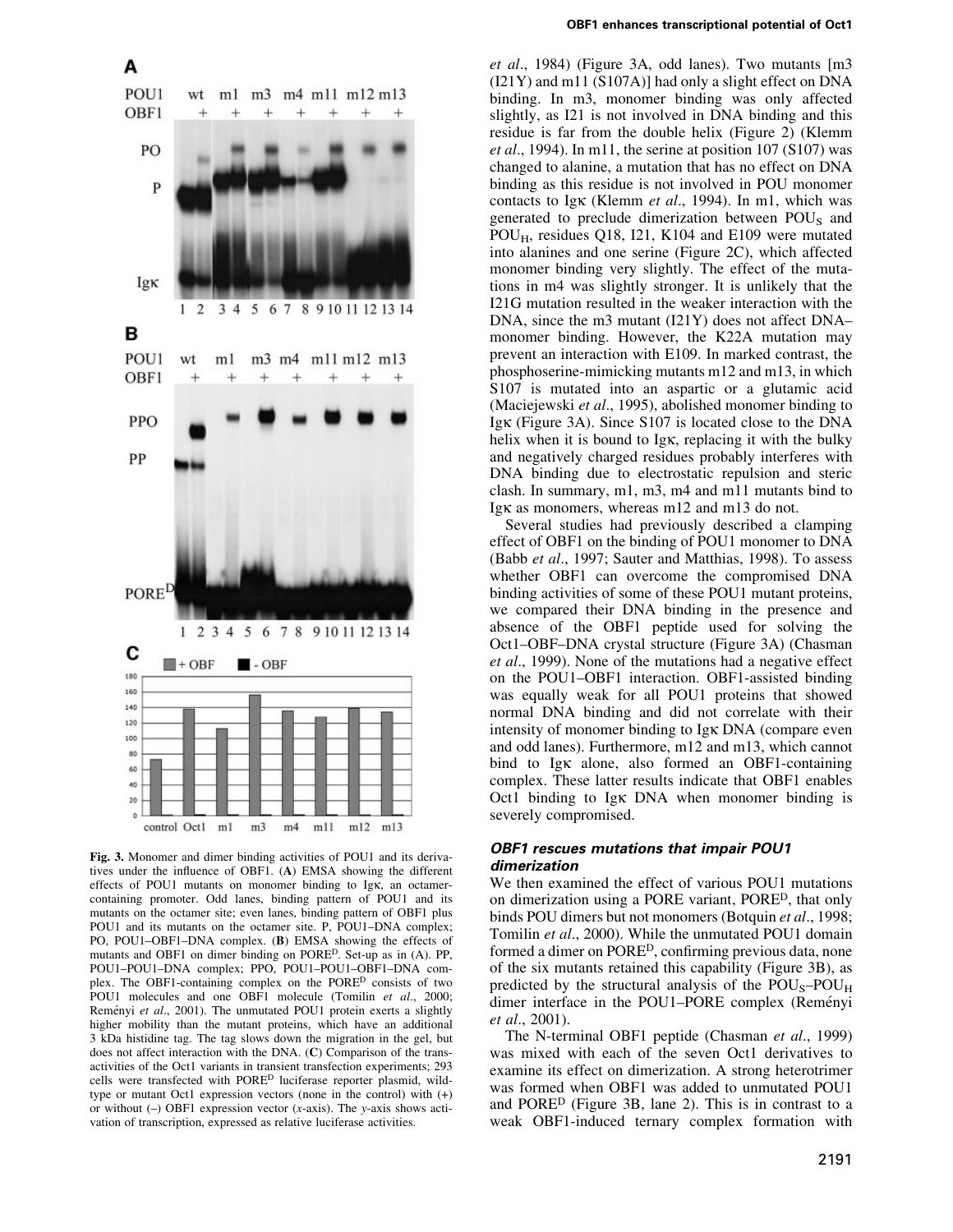POU1 on Igk (Figure 3A, lane 2). This finding supports the notion that the POU1 dimer is a better substrate for interaction with OBF1 than the monomer (Tomilin et al., 2000). Strikingly, all POU1 mutants, which failed to dimerize in the absence of OBF1, formed ternary complexes on the PORED in the presence of OBF1 (Figure 3B, even lanes). The complexes formed with m3, m11, m12 and m13 POU1 mutants were as strong as those with unmutated POU1; the m1 and m4 mutants showed ~6- and 4-fold reduced capability for heterotrimer formation, respectively. Similar results were obtained when the original PORE motif was used as a probe (data not shown). These results demonstrate that OBF1 rescues the detrimental effect of all POU1 mutations tested on binding to PORE<sup>D</sup>. Similar to the POU1–OBF1 (PO) complex formed by the Oct1 derivatives, the POU1-POU1-OBF1 (PPO) complex showed relatively little variation in binding intensity. This is in striking contrast to the high variability of POU1 monomer binding intensities.

To address the question whether the Oct1 mutants could also be rescued in vivo, we performed cotransfection experiments of a PORED luciferase reporter plasmid (Botquin et al., 1998) together with OBF1 and Oct1 expression vectors into 293 cells (Figure 3C). Oct1 alone activated luciferase activity very little compared with the control (bars 2 and 4; Tomilin et al., 2000) and activation by the mutant Oct1 proteins was even smaller (even bars). Upon addition of the OBF1 expression vector, reporter activity was highly stimulated. The unmutated Oct1 caused the activity to double compared with OBF1 transfected alone (bars 1 and 3). In agreement with the results obtained in the EMSA (Figure 3B), the activity of the mutated and unmutated Oct1 cotransfected with OBF1 showed little variation in transactivation intensity. All Oct1 variants increase OBF1-induced activity ~2-fold. As in the gel shift assay, m1 has the smallest potential. The high background of OBF1 alone might be due to its synergy with endogenous Oct1 in 293 cells.

# OBF1 alleviates DNA sequence requirements

The above experiments showed that mutations abolishing dimerization of POU1 on PORED could be rescued by OBF1. Another interface involved in the complex formation is that between DNA and POU1. We investigated whether the OBF1 peptide may not only overcome mutations in the  $POU<sub>S</sub>-POU<sub>H</sub>$  interface but may also exert positive effects if the protein-DNA interface is unfavorably mutated. To this end, we generated various oligonucleotides containing mutations in the octamer site within the PORE based on sequence requirements of the octamer motif for POU1 binding (Verrijzer et al., 1992). We then examined the formation of POU1 monomers, dimers and OBF1-induced complexes on these PORE derivatives.

PORED is one of these unfavorable mutations. Here, the T at the second position of the octamer motif is mutated into a G (T2G). The POU1 monomer cannot bind, whereas the POU1 dimer can; a heterotrimer with OBF1 binds even more efficiently (Figure 3B). Further DNA mutants are shown in Figure 4A and B. The A1C PORE mutant generally impairs POU1 binding in the absence of OBF1. Upon addition of OBF1, however, a heterotrimer is formed which binds as strongly as to the wild-type PORE. Similar

OBF1-POU1 dimer complex tolerates changes in PORE binding site separation The PORE P+1 sequence contains an insertion of one nucleotide between the two halves of the element. The Oct4 monomer binds to P+1 as well as to the wild-type PORE, whereas Oct4 dimers cannot form (Botquin et al., 1998). Here we extend this finding to Oct1, showing that

elements.

its POU domain forms a monomer only, and no dimer, on P+1 (Figure 4C, lane 7). For both POU1 and Oct4, these data are explained by the loss of the  $POU<sub>S</sub>-POU<sub>H</sub>$  dimer interface across the two binding sites observed in the POU1-PORE crystal structure and modeled in the Oct4-PORE complex (Reményi et al., 2001). When OBF1 is added, it forms a higher order complex with POU1 (lane 8). There are two reasons why we think that this complex contains two molecules of POU1 and one molecule of OBF1. First, it migrates to the position of the higher order complex with PORE and PORE<sup>D</sup> (Figure 4C, lanes 4 and 6), which was previously described as a POU1-POU1-OBF1 heterotrimer on DNA (Tomilin et al., 2000; Reményi et al., 2001). Secondly, the complex that is composed of only one POU1 molecule and one OBF1 migrates faster (lane 2) to the position of the POU1 dimer (Figure 4C, lanes 3 and 5). Therefore, OBF1 promotes binding of two POU1 molecules on P+1. This result was surprising, as we had expected only a POU1-OBF1 complex to form on the octamer motif, similar to the one on Igk DNA (Figure 4C, compare lanes 2 and 7). The question remains: how can the second POU1 molecule bind strongly enough to the non-octamer half of the PORE sequence (ATTTG) without the bridging interface that is

data are obtained for the PORE mutants A6G and A7C (referred to as  $O^{-4}$  in Botquin *et al.*, 1998) (Figure 4A and B), although some weak monomer binding is obtained even in the absence of OBF1. In addition, on the POREM, where the octamer is intact but the T 5 bp upstream of the octamer within the PORE is mutated into a G, a weak heterodimer, but no heterotrimer, was formed (Figure 4B). Furthermore, on PORE A5T, a heterotrimer bound significantly more weakly than on the wild-type PORE (Figure 4A, lanes 7 and 8). This supports previous data (Cepek et al., 1996; Gstaiger et al., 1996; Chasman et al., 1999) showing that the A5T mutation generally reduces OBF1 binding. None of these octamer-related motifs has been identified as target sequences (Verrijzer *et al.*, 1992), suggesting that OBF1 dramatically alleviates the DNA sequence requirements of POU1 on PORE-derived

OBF1 (Botquin et al., 1998; Reményi et al., 2001)? To reveal a molecular rational for this apparent paradox, we carried out several experiments. First, binding of POU1 to POREM was tested in the presence and absence of OBF1. The position of the POU1–OBF1 complex on PORE<sup>M</sup> was identical to that formed on Igk, but the intensity was even weaker than that for Igk (cf. Figure 4B and C). This indicates that the same octamer within the PORE can be a good or a poor substrate for the POU1-OBF1 complex, depending on whether the second POU1 is able to bind or not. The m4 mutant protein bound weakly to Igk (Figure 3A, lanes 7 and 8), whereas no binding was observed on POREM (data not shown).

required to link the two POU1 molecules in the absence of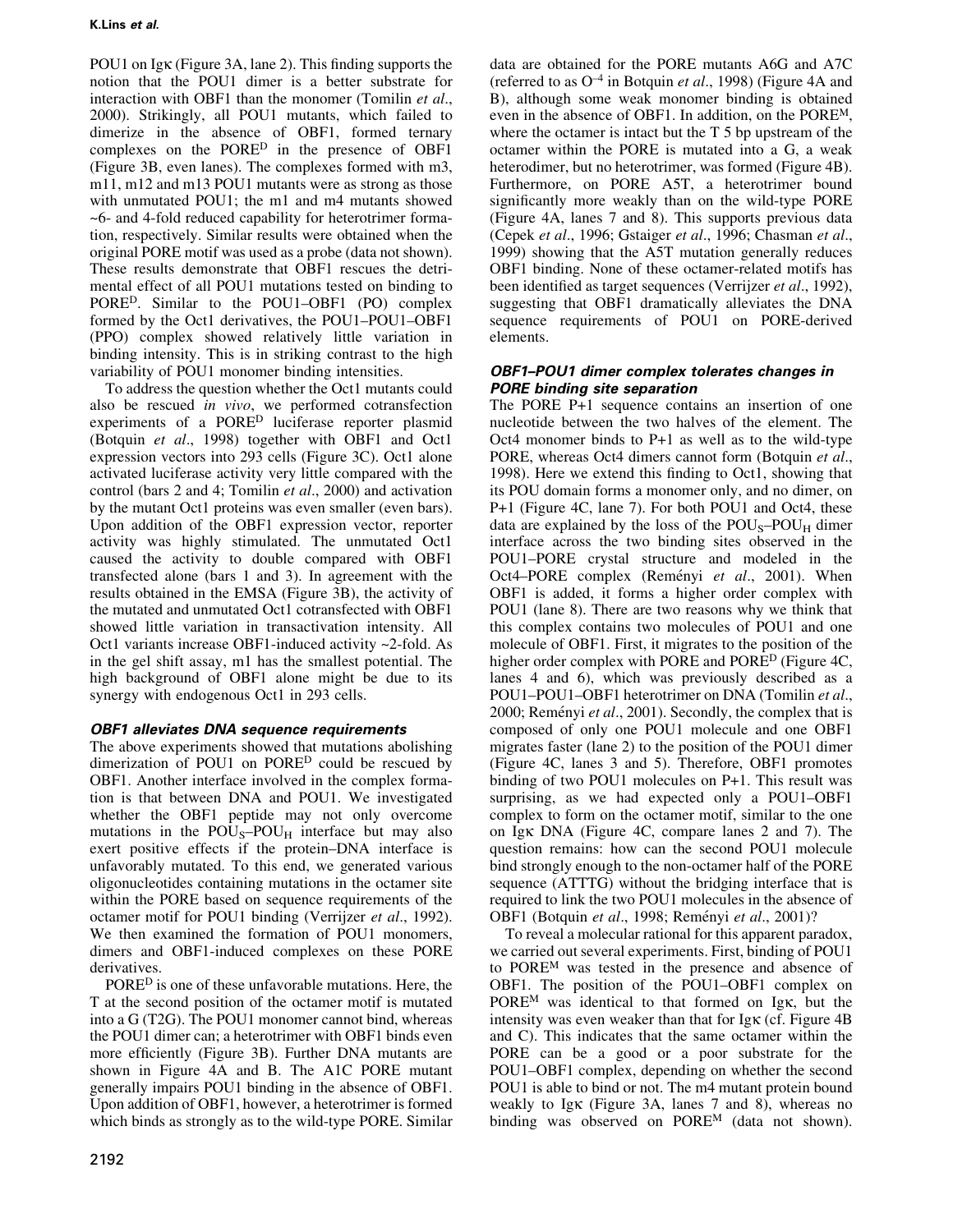Therefore, we considered it unlikely that m4 would bind to P+1 comparably with the other POU1 variants if a mere structural distortion were responsible for the POU1 dimer-OBF1 complex formation on P+1. In contrast, if the two POU1 molecules are arranged parallel to the DNA axis in the presence of OBF1, and this new arrangement represents a better substrate for OBF1, m4 may bind well on P+1 in the presence of OBF1. Therefore, the seven POU1-variant proteins were tested for binding on P+1 in the presence and absence of OBF1 (Figure 4D). None of the mutants could form a monomer on P+1 (Figure 4D, odd lanes), in contrast to monomer binding on the Igk site (Figure 3A). This was not due to the nucleotide insertion, as they were also unable to form on the PORE, except for m3 and m11, which bound very weakly (data not shown). Only when OBF1 was added did complexes form with the unmutated POU1, m1, m3, m4 and m11 which, according to their position on the gel, presumably contain two POU1 molecules and one OBF1 (Figure 4D, even lanes; cf. Figure 4C). Since the complexes of all four mutant proteins are similar in binding intensity to P+1, binding of m4 due to structural distortion seems to be an unlikely explanation. We consider it more likely that the POU subdomains are positioned so that the linkers between them are arranged parallel to the DNA axis (see Discussion).

Only m12 and m13 binding to P+1 could not be rescued by OBF1 (Figure 4D, lanes  $11-14$ ). These mutant proteins have an aspartic and a glutamic acid, respectively, instead of a serine at position 107. While OBF1 helped tolerate these substitutions on the PORE, it appears to have reached its limit on clamping proteins with these bulky and negatively charged side chains to P+1.

#### OBF1 stabilizes the POU1 dimer DNA complex by reducing its dissociation rate

The data presented so far indicate that OBF1 has a stabilizing effect on the POU1 dimer on the PORE. We performed off-rate experiments to assess this effect further. To this end, a binding mix was prepared to which a 500-fold excess of unlabeled oligonucleotide was added. The reaction was loaded onto a gel at regular time intervals. An increasingly weaker intensity of the bands with time reflects proteins dissociating from the DNA and

Fig. 4. Sequence requirement alleviation mediated by OBF1. (A and B) EMSA showing OBF1 rescuing POU1 binding on mutant POREs. Odd lanes, binding pattern of POU1 to the PORE and its derivatives; even lanes, binding pattern of OBF1 plus POU1 to the PORE and its derivatives. P, POU1-DNA complex; PP, POU1-POU1-DNA complex; PPO, POU1-POU1-OBF1-DNA complex. The table shows the specific point-mutated PORE derivatives and their abilities to bind the POU1 monomer (P), the POU1 homodimer (PP) and the POU1-POU1-OBF1 complex (PPO). (C) EMSA comparing POU1 with (even lanes) and without OBF1 (odd lanes) on Igk, PORE and derivatives thereof used to demonstrate differences and similarities in their mobilities through the gel. P+1, PORE with one nucleotide inserted between the two half-sites; P, POU1-DNA complex; PP, POU1-POU1-DNA complex; PO, POU1-OBF1-DNA complex; PPO: POU1-POU1-OBF1-DNA complex. (D) EMSA with oligonucleotide P+1. Odd lanes, binding patterns of POU1 and its mutants; even lanes, binding patterns of OBF1 plus POU1 and its mutants. P, POU1-DNA complex; PPO, POU1-POU1-OBF1-DNA complex. The unmutated POU1 protein exerts a slightly higher mobility than the mutant proteins, which have an additional 3 kDa histidine tag.

being adsorbed by the excess of unlabeled oligonucleotide, thus becoming undetectable.

The POU1 dimer dissociates from the PORED within 30 s of binding to it in the absence of OBF1 (Figure 5, left

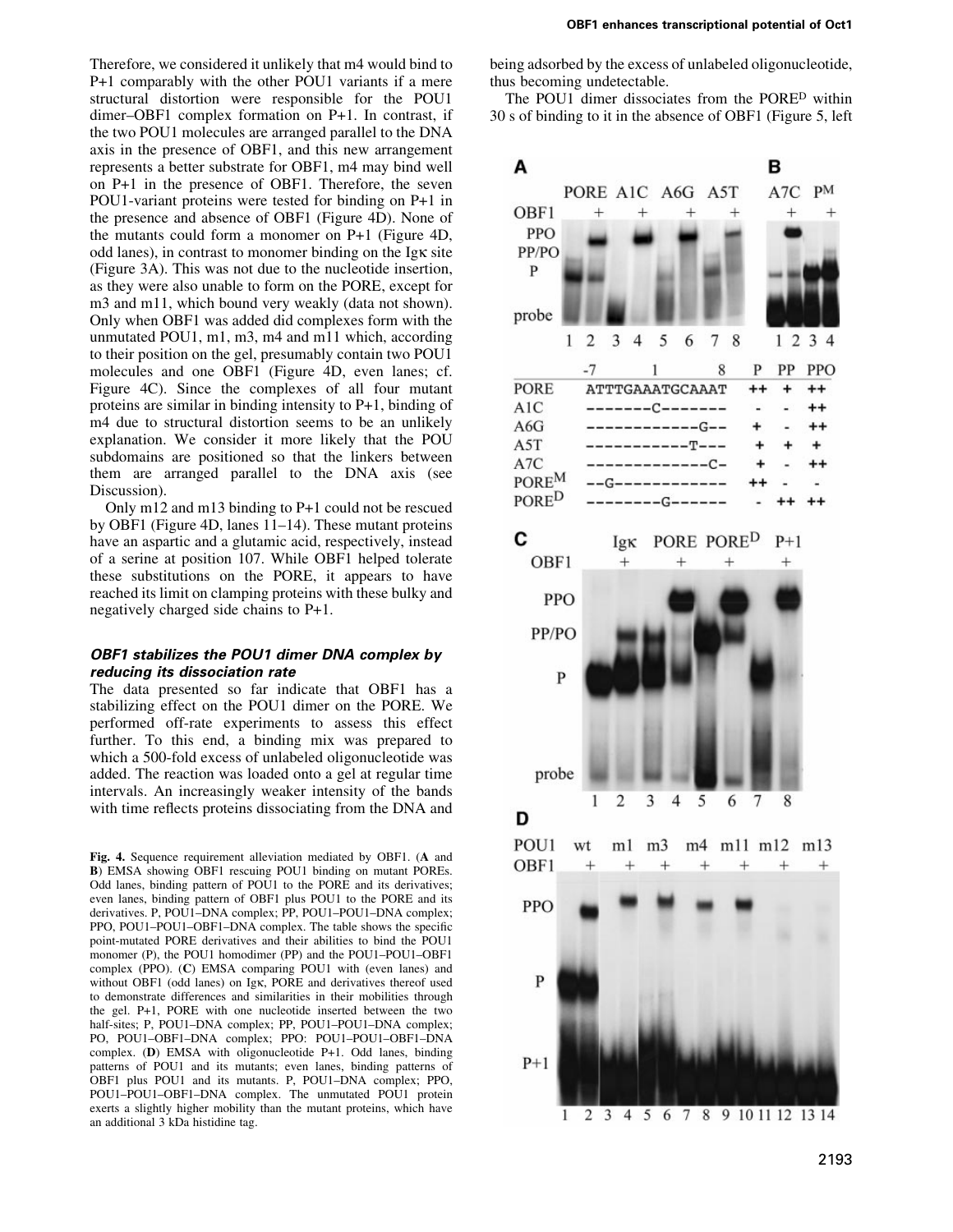

Fig. 5. Off-rate EMSA showing the stability of the POU1 dimer and the POU1-POU1-OBF1 complex on DNA. A binding reaction was prepared into which a 500-fold excess of unlabeled oligonucleotide was added after the proteins had been allowed to bind the labeled probe. Aliquots of the reaction mixture were loaded onto a gel at regular time intervals between 30 s and 120 min after addition of the unlabeled oligonucleotide. Dissociating proteins become undetectable on the gel as they re-associate to the unlabeled oligonucleotide.

panel). This indicates a high off-rate and kinetic instability of the protein-DNA complex. The heterotrimer containing the OBF1 peptide forms a much higher intensity band than the POU1 dimer alone (compare 0 min lanes in right and left panels). Furthermore, the coactivator dramatically reduces the off-rate of the POU1 dimer (right panel). Even 2 h after addition of the unlabeled oligonucleotide, ~50% of the complex is still bound to the labeled probe, indicating that it has not dissociated from the DNA during that time. This reflects a  $>$  200-fold reduction in the off-rate with OBF1. This is in striking contrast to the lack of stabilization of the Oct1 monomer by OBF1 in a similar experiment (Strubin et al., 1995), again indicating that the PORE-type Oct1 dimer is a preferred substrate of the coactivator compared with the POU1 monomer.

## Discussion

#### Osteopontin in B cells: gene regulation and function

POU factors exert a high level of flexibility in regulating gene expression, attributed in part to their ability to bind DNA as monomers, homodimers and heterodimers. In addition, these dimers can adopt different configurations depending on the DNA sequence to which they bind (Tomilin et al., 2000). In doing so, they expose different surface patches, which in consequence can recruit different cofactors. In the case of Oct4, the two dimer configurations that form on the PORE and MORE elements also react differently to phosphorylation of the POU factor (Reményi et al., 2001).

Within a given cell, genes cannot be separated spatially from one another and thus are exposed to the same transcription factors and cofactors. In such an environment, the differential regulation of many genes by the same transcription factor must occur. This may be at least partially attributed to the selective recruitment of cofactors. We previously reported that the heavy chain of the immunoglobulins is regulated by the MORE-type dimer in lymphoid cells (Tomilin et al., 2000), and in this study we established that osteopontin is a target gene of the PORElike dimer and OBF1 in the same cells. Thus, we found an

environment conducive to various degrees of differential gene regulation.

Secreted OPN stimulates B cells to produce immunoglobulins and, together with an unidentified 14 kDa peptide, to proliferate (reviewed by Weber and Cantor, 1996). However, the precise function of osteopontin in B cells remains elusive. In the absence of OBF1, osteopontin is expressed at very low levels (Figure 1A) and might consequently not be able to stimulate B cells to proliferate, leading to fewer mature B cells in OBF1 deficient mice. This reduction of B-cell number in OBF1deficient mice has been reported (Kim et al., 1996; Nielsen et al., 1996; Schubart et al., 1996). Thus, osteopontin, together with the 14 kDa peptide, might have an autocrine effect on B cells.

### OBF1 alleviates DNA sequence requirements for POU dimerization and stabilizes the dimer on the DNA

The binding specificity of POU1 has been analyzed by screening a library of randomly synthesized oligonucleotides with POU1 for high-affinity targets (Verrijzer et al., 1992). Consequently, a sequence similar to the octamer motif was defined as the Oct-binding consensus. Based on this consensus, we generated various oligonucleotides with unfavorable mutations within the PORE and tested them for monomer, dimer and OBF1-induced complex formation. We found that even though monomer and dimer binding were often impaired, OBF1 would discount these unfavorable sequences and clamp the POU1 dimer onto the DNA (Figure 4A). The lack of an OBF1-induced complex on the POREM and the presence of a weak one on A5T proved that the cofactor does not bind indiscriminately. Nonetheless, OBF1 alleviates sequence requirements substantially. This implies that a weak promoter might only be activated by the Oct1 dimer in the presence of OBF1, whereas a strong PORE-type binding site may not require a cofactor to activate the target gene.

The results obtained with P+1, an element in which the two Oct-factor binding sites have been moved apart by the insertion of one nucleotide, indicate that OBF1-induced dimerization does tolerate changes in the separation of the two half binding sites on PORE (Figure 4C). Botquin et al. (1998) showed that dimerization does not occur on P+1, and proposed that this was a consequence of the interface having been lost between the two protein molecules. OBF1 overcomes these binding difficulties and mediates heterotrimer binding with the POU1 dimer to the oligonucleotide. There are two possible explanations to account for this ability of OBF1: (i) OBF1 may clamp the two molecules onto the DNA at a less favorable binding site so that the POU factors are bound as on the PORE, relative to each other, ignoring the phasing mutation; (ii) the POU1 molecules bind to the same nucleotides on P+1 as on the PORE, but protein-protein interaction is not required because OBF1 tethers the two molecules to the DNA. This has to be such a strong interaction that the POU1 molecules do not have to support each other to remain bound to the DNA.

We favor the second explanation partly because of the off-rate results (Figure 5), which revealed that the OBF1 peptide has a strong stabilizing effect on the POU1 dimer. This solid stabilizing potential of OBF1 has not been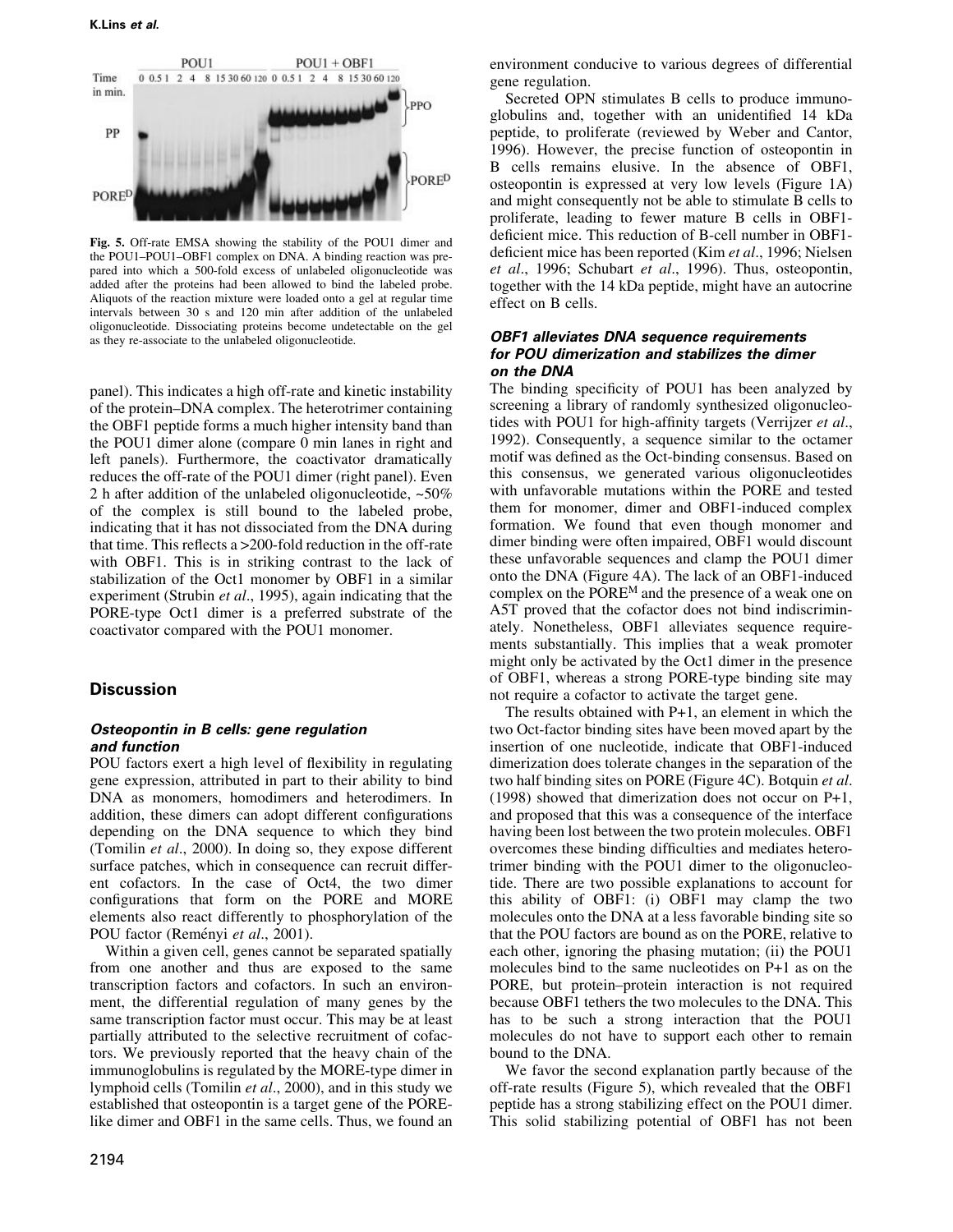detected on the POU1 monomer. A slight OBF1 stabilizing effect on the POU1 monomer has been shown by DNase I footprint assays (Babb et al., 1997). However, titration studies were unable to demonstrate an effect of OBF1 on POU1 stability (Luo and Roeder, 1995). Furthermore, the dissociation rate of the Oct1 monomer from the octamer binding site was not influenced by the presence of OBF1 (Strubin et al., 1995), even though the cofactor exhibits a clamping effect by securing the two separate  $POU<sub>S</sub>$  and POU<sub>H</sub> domains onto the DNA, as shown by EMSA.

In addition to the PORE-like sequence, the flanking nucleotides also influence the binding ability of the POU1 dimer and OBF1. POU1 does not bind PORED as a monomer, but if the two nucleotides 3' of the element are mutated from GG to TA it does (data not shown). The fact that none of the 56 target sites selected for POU1 binding (Verrijzer et al., 1992) contained two Gs following the octamer motif may reflect how POU proteins need to interact as monomers and dimers with the PORE. This supports the notion that the two Gs following the PORE are disadvantageous for monomer formation. Moreover, POU1 and its mutants m1, m3, m4 and m11 (Figure 2) can form monomers on BCL1 (Tomilin et al., 2000; data not shown), which contains a consensus octamer motif followed by the nucleotides CA. Indeed, the TA and CA combinations 3' of the octamer motif, which allow monomer binding, were obtained as binding sequences in the experiment reported by Verrijzer et al. (1992).

The genes that should only be expressed in small quantities or when high levels of POU1 are present in the cell might be regulated by elements to which OBF1 cannot clamp the POU1 dimer. In such a case, the dimer can dissociate from the regulatory element rapidly and thus discontinue transcription of the gene. Genes regulated by the OBF1–Oct1 heterotrimer may need to be expressed at high levels once they are activated. This can be provided for, since the complex may remain bound to DNA for a longer time and may thus allow multiple rounds of transcription to occur. For example, the osteopontin gene may require high levels of mRNA to be generated continuously, as the protein concentration is decreasing when it is secreted from the confined cell to the extracellular milieu.

### Mimicking phosphorylation at the PORE dimer interface prohibits POU1-DNA interaction

One of the most frequently used mechanisms to regulate the activity of transcription factors in response to different extra- and intracellular signals is phosphorylation and dephosphorylation (Whitmarsh and Davis, 2000). Activities of several members of the POU factor family are controlled by this mechanism. Oct1 is hyperphosphorylated as cells enter mitosis. This correlates with strongly reduced Oct1 binding to the octamer site and a concomitant inhibition of transcription. Phosphorylation of Oct1 is rapidly reversed as cells exit mitosis and enter the  $G_1$  phase of the cell cycle (Roberts *et al.*, 1991). It was shown that mitosis-specific phosphorylation of S107 in the homeodomain of Oct1 was sufficient to inhibit the DNAbinding ability of this factor (Segil et al., 1991). This serine is situated in a KRTSIE motif, which is a potential site for phosphorylation by a cAMP- or cGMP-dependent protein kinase.

The mutations in m12 (S107D) and m13 (S107E) imitate phosphoserines (Maciejewski et al., 1995). In agreement with previous observations, these mutants are unable to bind POU binding sites as both monomers and dimers (Figure 3). The bulky and negatively charged aspartic and glutamic acids get close to the negatively charged DNA and inhibit contact between the amino acid and the phosphate backbone. This implies that the S107 phosphorylated Oct1 cannot bind the elements that it bound in the unphosphorylated state.

OBF1 overcomes the steric clash of the phosphoserine mimic with the DNA. When the cofactor is added to the binding reaction, it mildly rescues the phosphorylationmimicked POU1 mutant monomer on Igk. Binding is more enhanced on the PORE and PORE<sup>D</sup>. This difference correlates with the fact that OBF1 stabilizes the dimer more than the monomer (Figure 5) (Luo and Roeder, 1995; Strubin et al., 1995). However, on P+1 the phosphorylation-mimicked POU1 dimer cannot be rescued by OBF1. Thus, phosphorylation of S107 could inhibit transcription of a gene regulated by a P+1-type element but not one regulated by a PORE-type sequence. By this distinction, genes could be differentially regulated by the same transcription factor dimer depending on the presence or absence of a coactivator, the phosphorylation state of the transcription factor and the DNA sequence of the regulatory element.

There are multiple events that trigger kinases and phosphatases, changing the expression patterns of various genes, such as cAMP elevation, membrane depolarization/ calcium influx and growth factor reception. More specifically, cAMP levels play an important role in the costimulation of lymphoid cells, which is critical for an appropriate immune response. In T cells, elevation of cAMP levels is inhibitory. CD28 costimulation induces expression of a cAMP phosphodiesterase, leading to reduced cAMP levels and thus stimulation of T cells (reviewed by Frauwirth and Thompson, 2002). Similarly, cAMP could result in phosphorylated Oct1 in B cells. Owing to its phosphorylation, the transcription factor might not be able to activate all genes required to stimulate the cell (e.g. OPN). Upon costimulation mediated by a receptor resulting in a reduction of cAMP, Oct1 could be dephosphorylated and regulate a wider variety of genes. Incidentally, serine 107, which is phosphorylated in vivo, is situated within a KRTSIE motif, which is a potential site for phosphorylation by a cAMP-dependent protein kinase.

## Novel POU1 dimer configuration upon interaction with OBF1

Our data show that OBF1 compensates for PORE interface mutations. We also found that the cofactor stabilizes the POU1 dimer, locking it onto the DNA. Based on our observations, we speculate that OBF1 may induce the Oct1 dimer to adopt yet another arrangement than that proposed for the PORE- and MORE-type binding (Botquin et al., 1998; Tomilin et al., 2000; Reményi et al., 2001). If the dimer binds as proposed for the PORE (Figure 6B), why does OBF1 have such a strong effect on two POU1 molecules, clamping only one of them to the DNA? How does this help the second molecule bind to the first and the DNA, especially if these molecules are mutated in the PORE dimer interface and bind to P+1?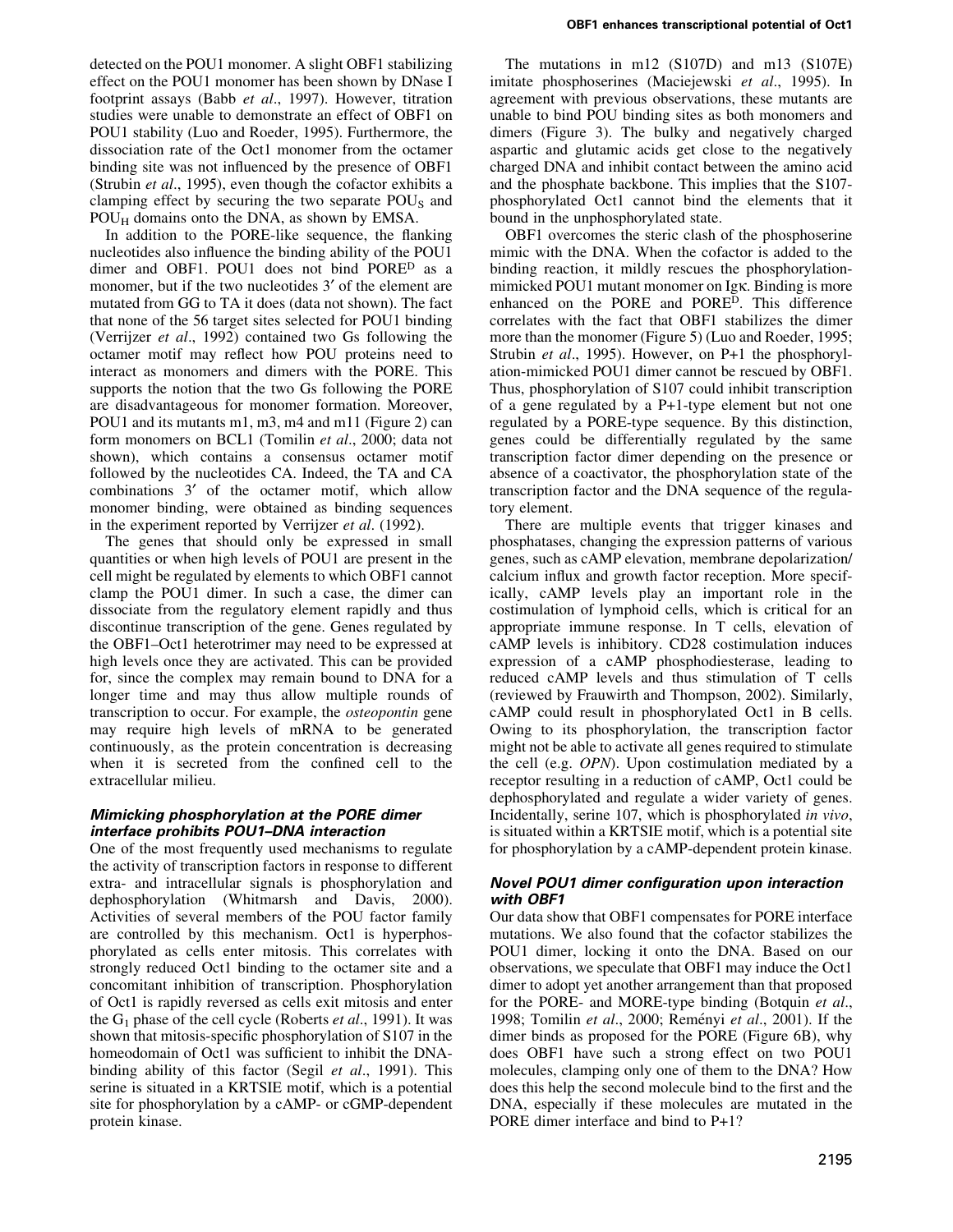

Fig. 6. Model of POU1-OBF1 complexes bound to specific DNA elements in different configurations. (A) POU1 and OBF1 binding the octamer motif as described previously (Chasman et al., 1999). (B) Proposed POU1 dimer configuration (Botquin et al., 1998) with OBF1 binding to the POU1 molecule at the octamer half-site (Reményi et al., 2001). (C) POU1 dimer as in (B), but with a different linker connectivity. Here, OBF1 binds to the POUS domain of one POU1 molecule and to the POUH of another on the octamer half-site, with the individual subdomains arranged as in the crystal structure described previously (Reményi et al., 2001).

We propose two possibilities for the novel configuration. One may be a scenario in which the interaction with OBF1 slightly modifies the overall configuration of the POU1 dimer from that of the PORE-type dimer. In this case, the binding of OBF1 would result in a minor shuffle of the POU1 molecules on the DNA, so that they interact differently from the PORE-type dimer in order to allow for all unfavorable binding conditions discussed above. This would appear as in Figure 6B, but would show differences from the PORE-like dimer in a more detailed illustration. An alternative scenario would be that the POU1 subdomains  $POU<sub>S</sub>$  and  $POU<sub>H</sub>$  are bound to the DNA sequence motif as observed for the PORE-type dimer (Figure 6B) (Botquin et al., 1998; Reményi et al., 2001).

In the PORE-type dimer, the two subdomains of one molecule are bound to one half-site, whereas we propose that, with OBF1 binding, the two subdomains belonging to one molecule bind parallel to the DNA strand (Figure 6C). Thus, OBF1 would bind to the  $POU_H$  and  $POU_S$  from two different POU1 molecules, leading to both POU1 molecules being clamped to the DNA. This model could provide a rationale as to why POU1 is able to bind P+1 in the presence of OBF1 but not in its absence, and how the cofactor overcomes mutations in the protein-protein and protein-DNA interfaces (Figures 3B and 4).

Furthermore, the fact that OBF1 reduces the POU1 dimer off-rate from the PORE<sup>D</sup> so severely (Figure 5) supports a novel arrangement whose interaction between the different molecules is stronger than that of the POREtype dimer. Moreover, this experiment does not show any PO intermediate complex forming as time progresses. A PO intermediate would have been supportive of a POREtype configuration, with both linkers being perpendicular to the DNA axis (Figure 6B). If OBF1 had clamped the POU1 dimer in the PORE configuration, the POU1 molecule associated with OBF1 might have remained bound to the DNA even after the first POU1 had dissociated. In addition, the novel configuration supports the idea of the clamping effect, which is much more pronounced for the POU1 dimer (Figure 5) than for the monomer (Luo and Roeder, 1995; Strubin et al., 1995).

The flexible nature of the linker connecting the POU subdomains argues against resolving this issue by a structural approach, since the linker region has remained invisible in all POU–DNA crystal structures solved so far. It might still be possible to elucidate which of the two arrangements is true by determining the crystal structure of the POU1 dimer with OBF1 on the PORE. If the POU1 molecules bind as in the PORE-type dimer, the novel dimer configuration can be assumed in order to accommodate the stabilizing impact of OBF1 on the dimer. If the subdomains cannot be superimposed on the coordinates of the PORE-type dimer, the induced-fit model would be more likely.

These results change our view on differential regulation and its fine tuning via the various POU dimers in the context of coactivators. Most importantly, our results highlight the limitations of a mutational in vitro analysis when it comes to applying the results to biological questions in cells or even living organisms. Prior to this study, we assumed that introducing specific dimer mutations into an endogenous POU gene might have exerted a strong phenotype due to the total loss of dimerization in vivo. Now, we might anticipate a more subtle or even absent phenotype. However, only the introduction of PORE and MORE interface mutations into endogenous POU genes will provide an idea of whether associated factors that facilitate dimerization in vitro may also help to maintain the full regulatory program in vivo.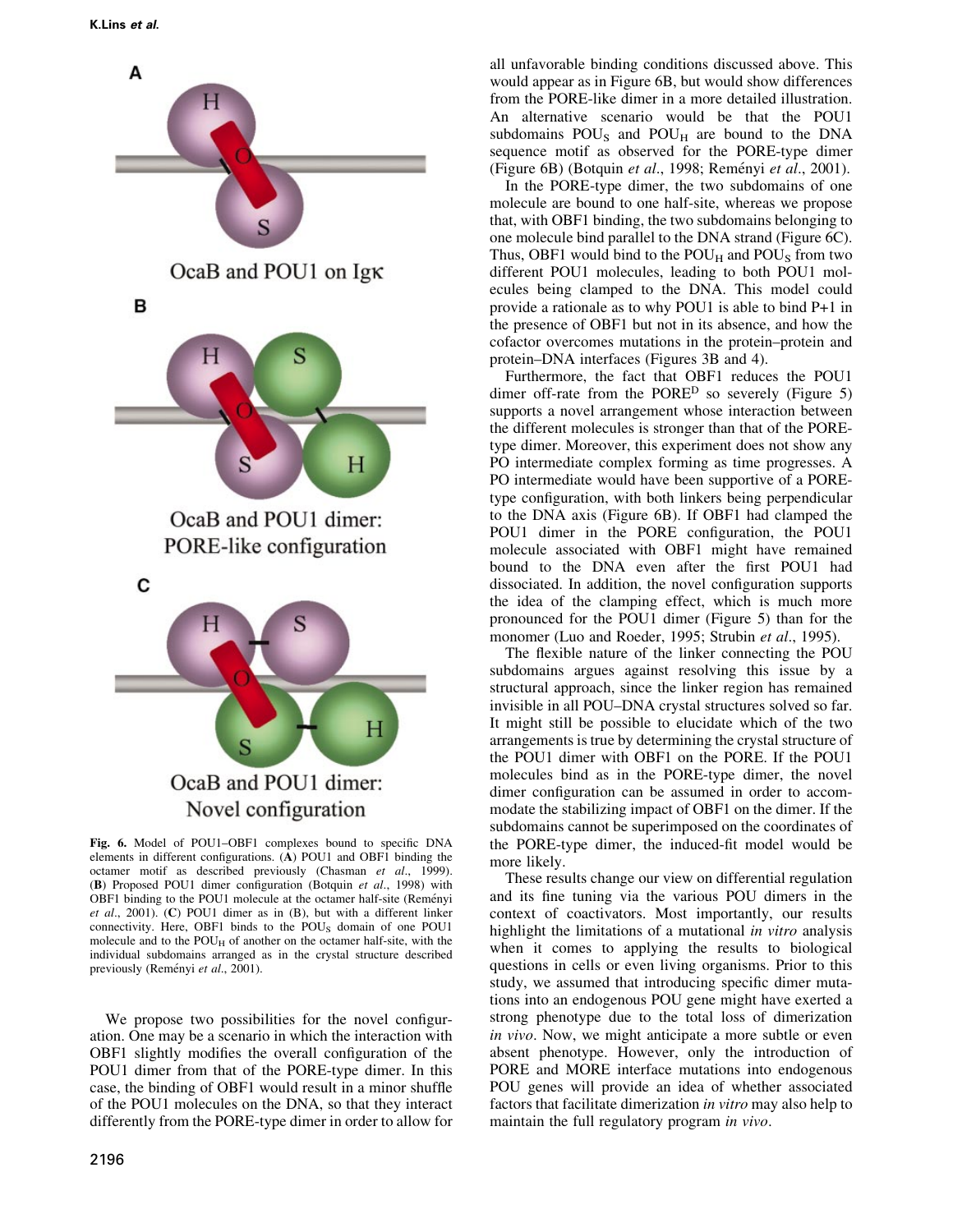#### Site-directed mutagenesis, protein purification and protein expression

POU1 and mutants thereof were prepared as described previously (Reményi et al., 2001). OBF1 was chemically synthesized by Sigma and was identical to the peptide used for crystallization in earlier work (Chasman et al., 1999).

#### **EMSA**

Approximately 30 ng of POU1 (wild-type or mutant) protein were incubated with a radiolabeled oligonucleotide in the presence or absence of 10 ng of chemically synthesized OBF1 polypeptide (Chasman et al., 1999) in the following protein-DNA binding buffer: 25 mM Tris pH 8.0, 100 mM NaCl, 0.5 mM EDTA, 0.04% Triton-X, 10% glycerol.

Igk: 5'-ctgactcctgccttcagggtATGCAAATtattaagtctcgag 3'; other: 5'ctgaaagttaaaatcac-X-ggaaaagcaag 3¢, where X stands for the sequences provided in Figure 4A. For P+1, X is ATTTGATAATGCAAAT.

For the off-rate experiment (Figure 5), a 500-fold excess of unlabeled oligonucleotide was added to the reaction. Aliquots of the reaction mixture were loaded onto the gel at the time intervals indicated.

#### Cotransfection assays

Transient transfections into 293 cells (200 ng of reporter plasmid, 100 ng of human  $\beta$ -actin *lacZ* plasmid as an internal control, 700 ng of OBF1 expression vector and 1 ng of Oct1 expression vector when appropriate) and assays were performed as described previously (Tomilin et al., 2000).

BJA-B cells were grown exponentially in suspension with gentle stirring in RPMI 1640 medium supplemented with 10% fetal calf serum and standard amounts of L-glutamine, penicillin/streptomycin and nonessential amino acids. Then,  $8 \times 10^5$  cells were electroporated in 0.9 ml of phosphate-buffered saline (400 V, 500  $\mu$ F; Bio-Rad 0.4 cm cuvettes; GenePulser) with 10  $\mu$ g of reporter plasmid and 1  $\mu$ g of human  $\beta$ -actin lacZ plasmid. Cells were harvested after 24-36 h and lysed and assayed as described for the 293 cells.

#### RNA isolation and northern blotting

RNA of splenocytes was prepared as described previously (Schubart et al., 2001). A 1 kb HindIII fragment from the 2AR plasmid (kindly provided by D.Denhardt, Rutgers University, Piscataway, NJ) (HindIII-HindIII OPN probe fragment position +157 to +1144 of the OPN cDNA) containing mouse osteopontin cDNA was used as a probe.

# Acknowledgements

We would like to thank Winship Herr for the pCG-Oct1 plasmid and David Denhardt for the 2AR plasmid. K.L. is a student of the Open University, UK. This work was supported by HFSP grant RGP 62/2002 to H.R.S., P.M. and M.W. Additional support was provided by the EMBL, the Novartis Research Foundation, the Marion Dilley and David George Jones Funds and the Commonwealth and General Assembly of Pennsylvania.

## **References**

- Babb,R., Cleary,M.A. and Herr,W. (1997) OCA-B is a functional analog of VP16 but targets a separate surface of the Oct-1 POU domain. Mol. Cell. Biol., 17, 7295-7305.
- Bergman,Y., Rice,D., Grosschedl,R. and Baltimore,D. (1984) Two regulatory elements for immunoglobulin  $\kappa$  light chain gene expression. Proc. Natl Acad. Sci. USA, 81, 7041-7045.
- Botquin,V., Hess,H., Fuhrmann,G., Anastassiadis,C., Gross,M.K., Vriend,G. and Schöler,H.R. (1998) New POU dimer configuration mediates antagonistic control of an osteopontin preimplantation enhancer by Oct-4 and Sox-2. Genes Dev.,  $12$ , 2073-2090.
- Cepek, K.L., Chasman, D.I. and Sharp, P.A. (1996) Sequence-specific  $\overline{DNA}$  binding of the B-cell-specific coactivator OCA-B. Genes Dev., 10, 2079-2088.
- Chasman,D., Cepek,K., Sharp,P.A. and Pabo,C.O. (1999) Crystal structure of an OCA-B peptide bound to an Oct-1 POU domain/ octamer DNA complex: specific recognition of a protein-DNA interface. Genes Dev., 13, 2650-2657.
- Denhardt,D.T., Butler,W.T., Chambers,A.F. and Senger D.R. (eds) (1995) Osteopontin: Role in Cell Signaling and Adhesion. New York Academy of Sciences, New York, NY.
- Frauwirth,K.A. and Thompson,C.B. (2002) Activation and inhibition of lymphocytes by costimulation. J. Clin. Invest., 109, 295-299.
- Gstaiger,M., Knoepfel,L., Georgiev,O., Schaffner,W. and Hovens,C.M. (1995) A B-cell coactivator of octamer-binding transcription factors. Nature, 373, 360-362.
- Gstaiger,M., Georgiev,O., van Leeuwen,H., van der Vliet,P. and Schaffner,W. (1996) The B cell coactivator Bob1 shows DNA sequence-dependent complex formation with Oct-1/Oct-2 factors, leading to differential promoter activation. *EMBO J.*, **15**, 2781–2790.<br>cobson,E.M., Li,P., Leon-del-Rio,A., Rosenfeld,M.G. and
- Jacobson,E.M., Li,P., Leon-del-Rio,A., Rosenfeld,M.G. and Aggarwal,A.K. (1997) Structure of Pit-1 POU domain bound to DNA as a dimer: unexpected arrangement and flexibility. Genes Dev., 11, 198±212.
- Kim,U., Qin,X.F., Gong,S., Stevens,S., Luo,Y., Nussenzweig,M. and Roeder, R.G. (1996) The B-cell-specific transcription coactivator OCA-B/OBF-1/Bob-1 is essential for normal production of immunoglobulin isotypes. Nature, 383, 542-547.
- Klemm,J.D., Rould,M.A., Aurora,R., Herr,W. and Pabo,C.O. (1994) Crystal structure of the Oct-1 POU domain bound to an octamer site: DNA recognition with tethered DNA-binding modules. Cell, 77,  $21 - 32$ .
- Luo,Y. and Roeder,R.G. (1995) Cloning, functional characterization and mechanism of action of the B-cell-specific transcriptional coactivator OCA-B. Mol. Cell. Biol., 15, 4115-4124.
- Luo,Y., Fujii,H., Gerster,T. and Roeder,R.G. (1992) A novel B cellderived coactivator potentiates the activation of immunoglobulin promoters by octamer-binding transcription factors. Cell, 71, 231-241.
- Maciejewski,P.M., Peterson,F.C. Anderson,P.J. and Brooks,C.L. (1995) Mutation of serine 90 to glutamic acid mimics phosphorylation of bovine prolactin. J. Biol. Chem., 270, 27661-27665.
- Marusic,A., Grcevic,D., Katavic,V., Kovacic,N., Lukic,I.K., Kalajzic,I. and Lorenzo,J.A. (2000) Role of B lymphocytes in new bone formation. Lab. Invest., 80, 1761-1774.
- Nielsen,P.J., Georgiev,O., Lorenz,B. and Schaffner,W. (1996) B lymphocytes are impaired in mice lacking the transcriptional coactivator Bob1/OCA-B/OBF1. Eur. J. Immunol., 26, 3214-3218.
- Nishimoto,M., Fukushima,A., Okuda,A. and Muramatsu,M. (1999) The gene for the embryonic stem cell coactivator UTF1 carries a regulatory element which selectively interacts with a complex composed of Oct-3/4 and Sox-2. Mol. Cell. Biol., 19, 5453-5465.
- O'Regan,A. and Berman,J.S. (2000) Osteopontin: a key cytokine in cellmediated and granulomatous inflammation. Int. J. Exp. Pathol., 81, 373±390.
- Reményi,A., Tomilin,A., Pohl,E., Lins,K., Philippsen,A., Reinbold,R., Schöler, H.R. and Wilmanns, M. (2001) Differential dimer activities of the transcription factor Oct-1 by DNA-induced interface swapping. Mol. Cell, 8, 569-580.
- Rhee,J.M., Gruber,C.A., Brodie,T.B., Trieu,M. and Turner,E.E. (1998) Highly cooperative homodimerization is a conserved property of neural POU proteins. J. Biol. Chem., 273, 34196-34205.
- Roberts,S.B., Segil,N. and Heintz,N. (1991) Differential phosphorylation of the transcription factor Oct1 during the cell cycle. Science, 253, 1022±1026.
- Ryan,A.K. and Rosenfeld,M.G. (1997) POU domain family values: flexibility, partnerships and developmental codes. Genes Dev., 11, 1207±1225.
- Sauter,P. and Matthias,P. (1998) Coactivator OBF-1 makes selective contacts with both the POU-specific domain and the POU homeodomain and acts as a molecular clamp on DNA. Mol. Cell. Biol., 18, 7397-7409.
- Schöler, H.R., Balling, R., Hatzopoulos, A.K., Suzuki, N. and Gruss, P. (1989) Octamer binding proteins confer transcriptional activity in early mouse embryogenesis.  $EMBO$  J., 8, 2551–2557.
- Schubart,D.B., Rolink,A., Kosco-Vilbois,M.H., Botteri,F. and Matthias,P. (1996) B-cell-specific coactivator OBF-1/OCA-B/Bob1 required for immune response and germinal centre formation. Nature, 383, 538±542.
- Schubart,K., Massa,S., Schubart,D., Corcoran,L.M., Rolink,A.G. and Matthias,P. (2001) B cell development and immunoglobulin gene transcription in the absence of Oct-2 and OBF-1. Nat. Immunol., 2, 69±74.
- Scully,K.M. et al. (2000) Allosteric effects of Pit-1 DNA sites on longterm repression in cell type specification. Science, 290, 1127-1131.
- Segil,N., Roberts,S.B. and Heintz,N. (1991) Cell-cycle-regulated phosphorylation of the transcription factor Oct-1. Cold Spring Harb. Symp. Quant. Biol., 56, 285-292.
- Staudt,L.M., Singh,H., Sen,R., Wirth,T., Sharp,P.A. and Baltimore,D.